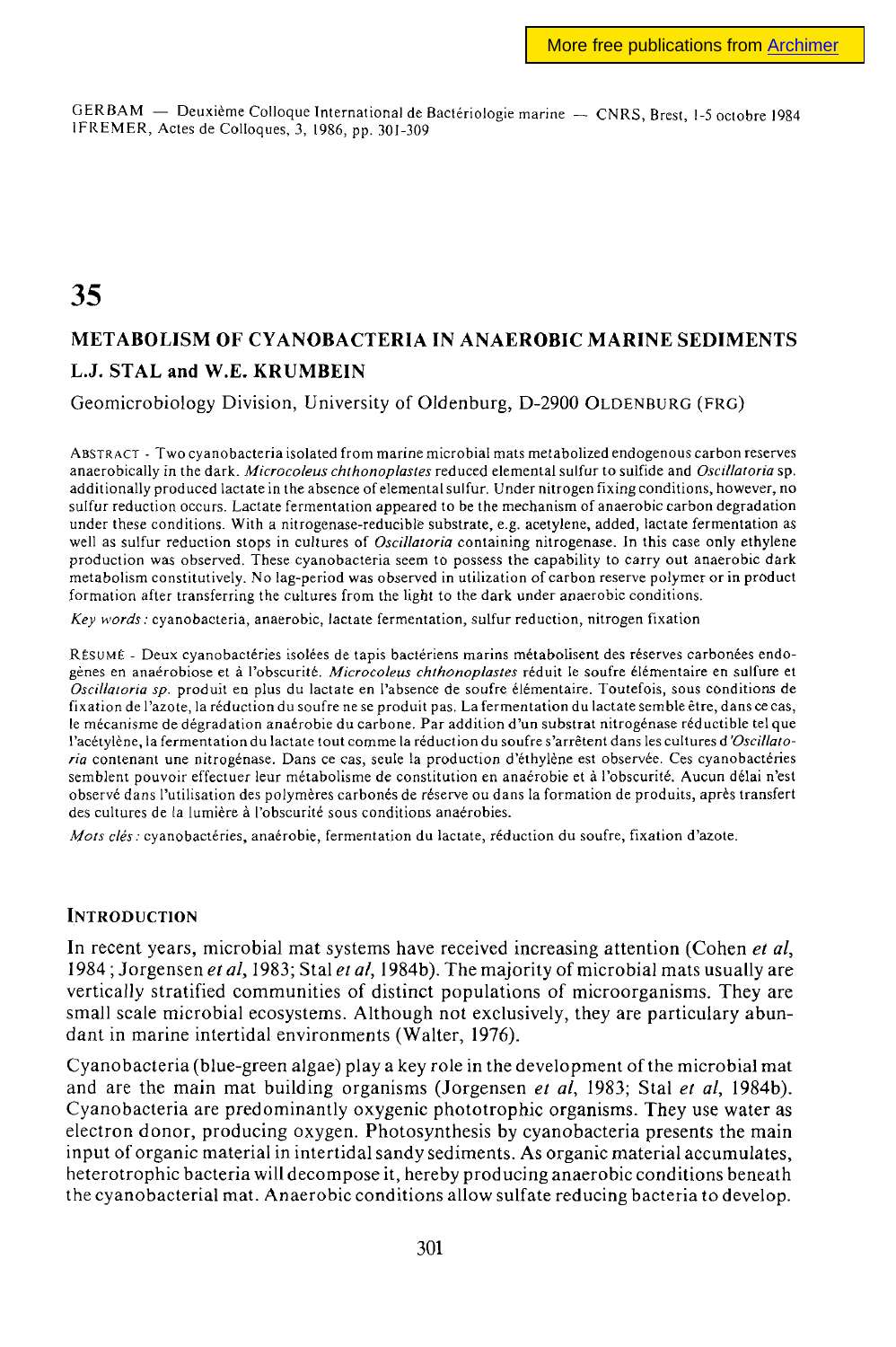This group of bacteria produces sulfide by oxidizing simple organic compounds, using sulfate as electron acceptor. The sulfide produced precipitates as iron-sulfide, which forms the black layer, typical for anoxic marine sediments. Sulfide may act as electron donor for anoxygenic photosynthesis by purple sulfur bacteria. Conditions given these bacteria form a red layer between the cyanobacteria and the sulfate reducing bacteria.

Very marked gradients of oxygen and sulfide exist in microbial mats. In the light, cyanobacteria produce oxygen and purple sulfur bacteria consume sulfide. The interface of oxygen and sulfide can found at the lower border of the cyanobactena mat. A coexistence of low concentrations of oxygen and sulfide has been found in several mat systems (Jorgensen *et al,* 1979; 1983; Krumbein *et al,* 1979; Revsbech *et al,* 1983). In the dark, oxygen production by oxygenic photosynthesis of cyanobacteria as well as sulfide oxidation by the purple sulfur bacteria stops. The oxygen wich eventually accumulated during the day is rapidly consumed by heterotrophic organisms. Sulfide production by the sulfate reducing bacteria presumably continues. Therefore also a chemical reduction of oxygen by sulfide is expected. After some period of darkness the oxygen/sulfide interface moves up and, finally, can be found at or above the mat surface.

Hence, the cyanobacteria in these systems will be faced by anaerobic conditions in the dark. Thus far, dark metabolism of cyanobacteria generally is believed to be aerobic respiration (Smith, 1982). Only in a few occasions anaerobic dark metabolism of a cyanobacterium was reported. *Oscillatoria limnetica* has shown to be able to ferment its carbon reserve polymer polyglucose to lactate. In the presence of elemental sulfur this organism carries out a sulfur respiration (Oren and Shilo, 1979). Oren and Shilo (1979) observed sulfide production in *Aphanothece halophytica* under dark anaerobic conditions. An other type of anaerobic respiration in cyanobacteria was observed in *Synechococcus lividus.* This organism respires endogenous carbon reserves using sulfate or thiosulfate as terminal electron acceptors. Sulfide and in the case of thiosulfate as electron acceptor, also sulfite are the products (Sheridan and Castenholz, 1968; Sheridan, 1973).

The Shallows of the southern North Sea (Wadden Sea) are characterized by large intertidal fiats. In the upper littoral zone of these intertidal flats microbial mats develop. Because of their green-red-black lamination Schulz (1936) and Schulz and Meyer (1939) called this biotope "Farbstreifen-Sandwatt" (colour-striped-sand).

The North Sea mats we investigated are dominated by two species of cyanobacteria. *Oscillatoria* sp. is particulary important in freshly colonized sediments (Stal *et al,* 1984b). *Microcoleus chthonoplastes* is the main mat builder and is the dominant organism in well-developed cyanobacterial mats (Stal *et al,* 1984c). There is a good deal of evidence that nitrogen fixation is the critical process responsible for initial sediment colonization (Stal *et al,* 1984b). Previously, we showed that *Oscillatoria* sp. strain 23, a filamentous, non-heterocystous cyanobacterium, isolated from this environment, can fix nitrogen even under aerobic conditions (Stal and Krumbein, 1981). We also found that this organism can fix nitrogen in the dark under anaerobic conditions. Here we report anaerobic dark energy metabolism in cultures of *Oscillatoria* sp. strain 23 and *Microcoleus chthonoplastes.* 

#### MATERIALS AND **METHODS**

#### *Organisms and culture conditions*

*Oscillatoria* sp. strain 23 and *Microcoleus chthonoplastes* strain 11 were isolated from the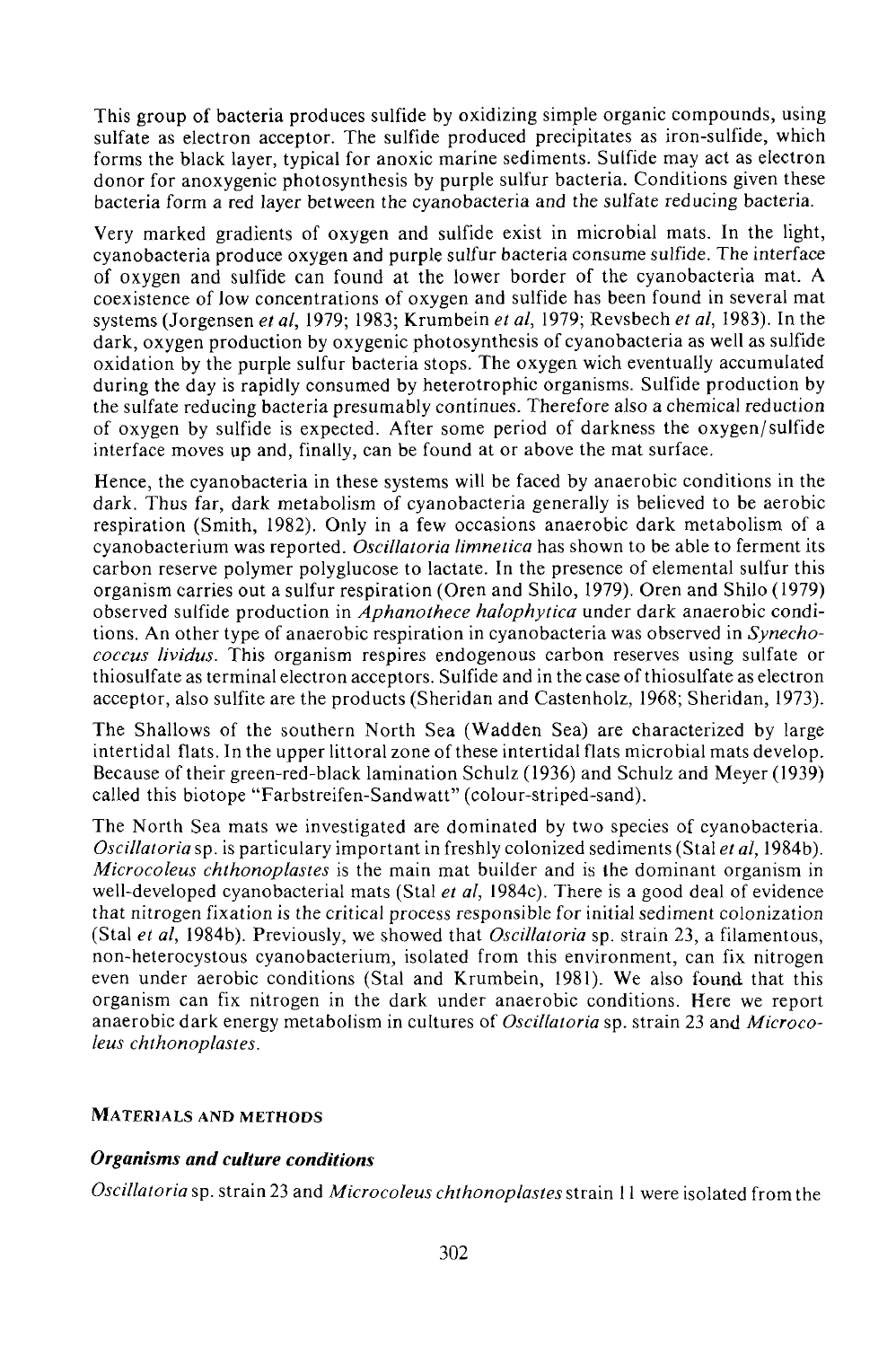cyanobacterial mat on the island of Mellum, southern North Sea (Stal and Krumbein, 1981; Stal *et al,* 1984c). Both strains are typical marine cyanobacteria: no growth was observed in freshwater medium. *Oscillatoria* sp. strain 23, a filamentous, non-heterocystous cyanobacterium, fixes molecular nitrogen even under complete aerobic conditions (Stal and Krumbein, 1981 ). This organism shows good growth in media depleted of a source of fixed nitrogen. Both organisms were grown in artificial seawater medium ASNJII (Rippka *et al,* 1979). *Oscillatoria* was also grown on the combined nitrogen free variant of this medium  $(ASNIII^{\circ})$  for some experiments, to induce nitrogenase. Organisms were grown in a Gallenkamp (London) illuminated shaking incubator at 20°C with 1300 and 2500 lux light intensity for *Oscillatoria* and *Microcoleus* respectively.

# *Anaerobic dark incubation*

Cultures were centrifuged at 10,000 g and washed twice in a buffered medium containing 25 g.l-1 NaCl and lOmM TES (N-Tris (hydroxymethyl)-methyl-2-aminoethane-suIfonic acid), pH 7.9. The filaments were then suspended in this medium. Ten ml of suspension was filled in a 12 ml tube and 1 ml of a suspension of elemental sulfur or 1 ml  $H_2O$  was added. The tubes were wrapped in alumina foil and bubbled with oxygen free helium for 5 minutes. The tubes were closed with a serum stopper and incubated at room temperature. After 6, 12, 24 and 54 hours of incubation tubes were centrifuged and pellet and supernatant analyzed for chlorophyll *a,* glycogen, H2S and lactate. The tubes contained 60 *fjg,* 200 */jg* and 50 *fjg* chlorophyll *a* for *M. chthonoplastes, Oscillatoria* grown on ASN<sub>III</sub> and *Oscillatoria* grown on ASN<sub>III</sub><sup>o</sup>, respectively. For acetylene reduction measurements, 10 ml of *Oscillatoria* were transferred into a 40 ml serum bottle. The bottles were wrapped in alumina foil and bubbled with helium. After closing the bottle, 15% of acetylene was injected, using a gastight syringe.

#### *Nitrogenase activity*

Nitrogenase activity was measured as acetylene reduction (Stewart *et al,* 1967). Acetylene and ethylene were determined gas chromatographically as described previously (Stal and Krumbein, 1981; Stal *et al,* 1984b).

# *Preparation of fine dispersed elemental sulfur*

A suspension of finely dispersed elemental sulfur was prepared according to Roy and Trudinger (1970). This suspension contained approximatively 1.3 mg S.ml<sup>-1</sup> as was **determined by the method of Stal** *et al.* **(1984a).** 

# *Determination of sulfide*

Sulfide was determined colorimetrically after Pachmayr (Trüper and Schlegel, 1964).

#### *Determination of L-lactate*

L-lactate was determined enzymatically using the Boehringer Test-Combination (Boehringer, W-Germany) (Noll, 1974).

#### *Determination of glycogen*

Glycogen was determined as glucose after hydrolyzing the cells in 10 ml 2 N HC1 for 6 hours at 100°C. The hydrolysate was neutralized with 10 ml 2 N NaOH and 16 ml 200 mM phosphate buffer, pH 7.0 was added. The volume was adjusted to 50 ml with distilled water. Glucose was determined by the GOD-Perid-Method, Boehringer Test-Com-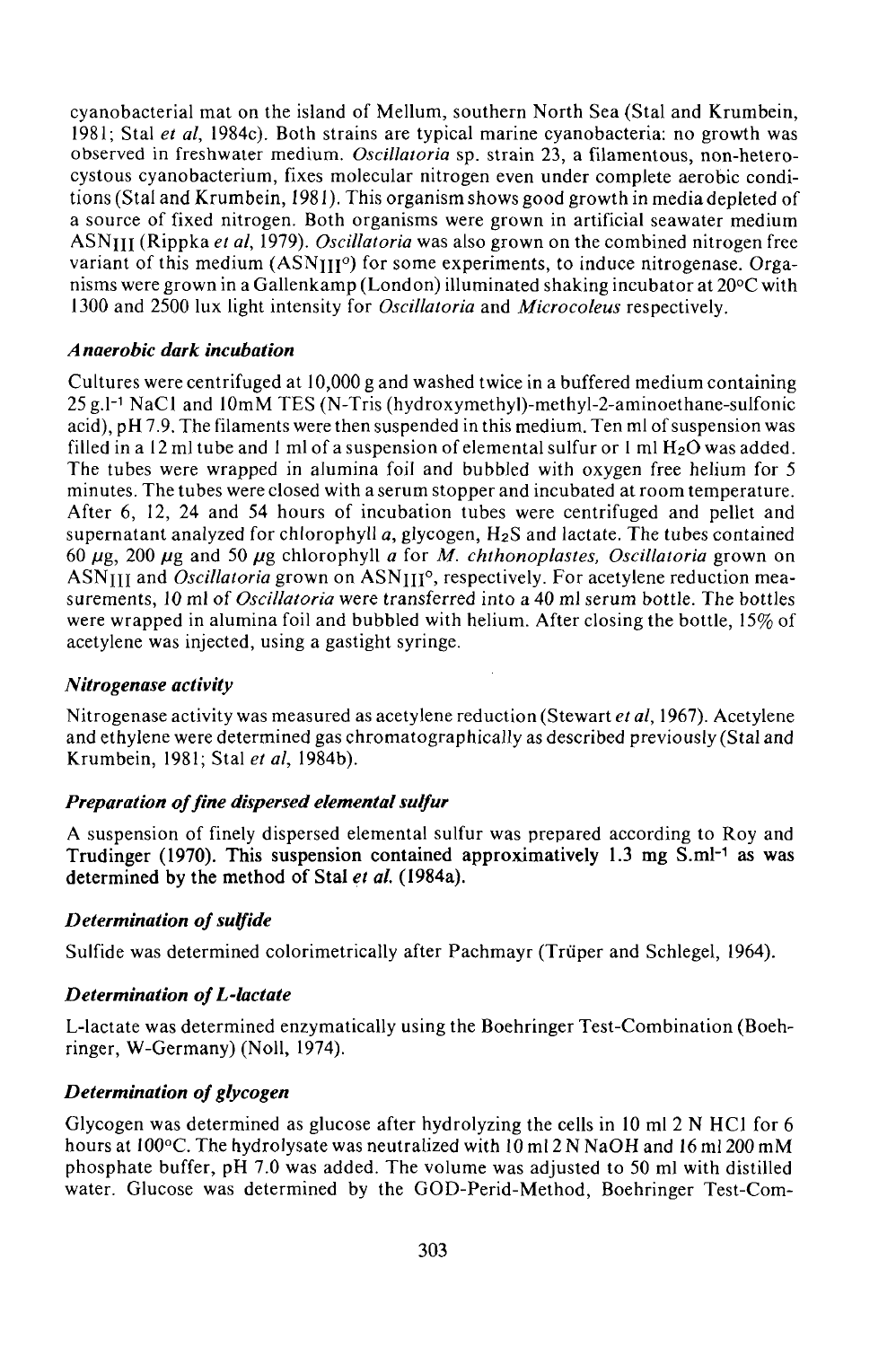*M. chthonoplastes* does not show lactate fermentation when incubated under dark anaerobic conditions. In the presence of elemental sulfur, however, this organism produces sulfide (Fig. 4).

In Table 2 we listed the amounts of product formed and glycogen utilized in *Oscillatoria*  and *M. chthonoplastes,* incubated anaerobically in the dark. It is striking that always 1 mol glucose utilized yielded 0.8 mol product, be it ethylene, sulfide or lactate.



Figure 4 : Sulfide production and glycogen degradation in cultures of *M. chthonoplastes,* strain 11, incubated anaerobically in the dark in the presence of elemental sulfur. Glucose and sulfide are expressed as  $\mu$ Mol/mg chl a. Closed symbols: glucose; open symbols : sulfide.

| Organism<br>and additions                                                       | Total<br>sugar | Glycogen<br>used | C <sub>2</sub> H <sub>4</sub><br>formed | $S^2$<br>formed  | Lactate<br>formed |
|---------------------------------------------------------------------------------|----------------|------------------|-----------------------------------------|------------------|-------------------|
| Oscillatoria sp<br>$N_2$ -grown culture<br>$+C_2H_2$<br>$C_{2+}H_{2+}S^{\circ}$ | 91.2<br>91.2   | 61.7<br>61.7     | 52.8<br>52.9                            | n.d.<br>$\bf{0}$ | $\bf{0}$<br>0     |
| Oscillatoria sp.<br>NO <sub>3</sub> -grown<br>culture<br>no additions           | 25.0           | 13.3             | n.d.                                    | n.d.             | 10.7              |
| $*S^{\circ}$                                                                    | 25.0           | 12.8             | n.d.                                    | 9.9              | $\bf{0}$          |
| M. chthonoplastes<br>$NO3$ -grown<br>culture<br>no additions                    | 266            | $\mathbf{0}$     | n.d.                                    | n d.             | 0                 |
| $*S^{\circ}$                                                                    | 266            | 51               | n.d.                                    | 44.9             | $\bf{0}$          |

Table 2 : The amounts of product formed and glycogen degraded by *Oscillatoria* sp. strain 23 and M. *chthonoplastes* strain 11 incubated for 54 hours anaerobically in the dark. In the experiments with acetylene added, cultures were grown with  $N_2$ , other cultures were grown on nitrate. 15 % acetylene was added in the helium gas phase. Elemental sulfur was added in excess. All amounts are expressed as  $\mu$ Mol/mg chl a.

#### **DISCUSSION**

Mat-building cyanobacteria in intertidal marine sediments are temporarily faced with anaerobic conditions (Jorgensenef *al,* 1983; Revsbech *et al,* 1983). Several cyanobacteria have developed mechanisms in order to survive and grow in the absence of oxygen. Some cyanobacteria are known to carry out anoxygenic photosynthesis under anaerobic condi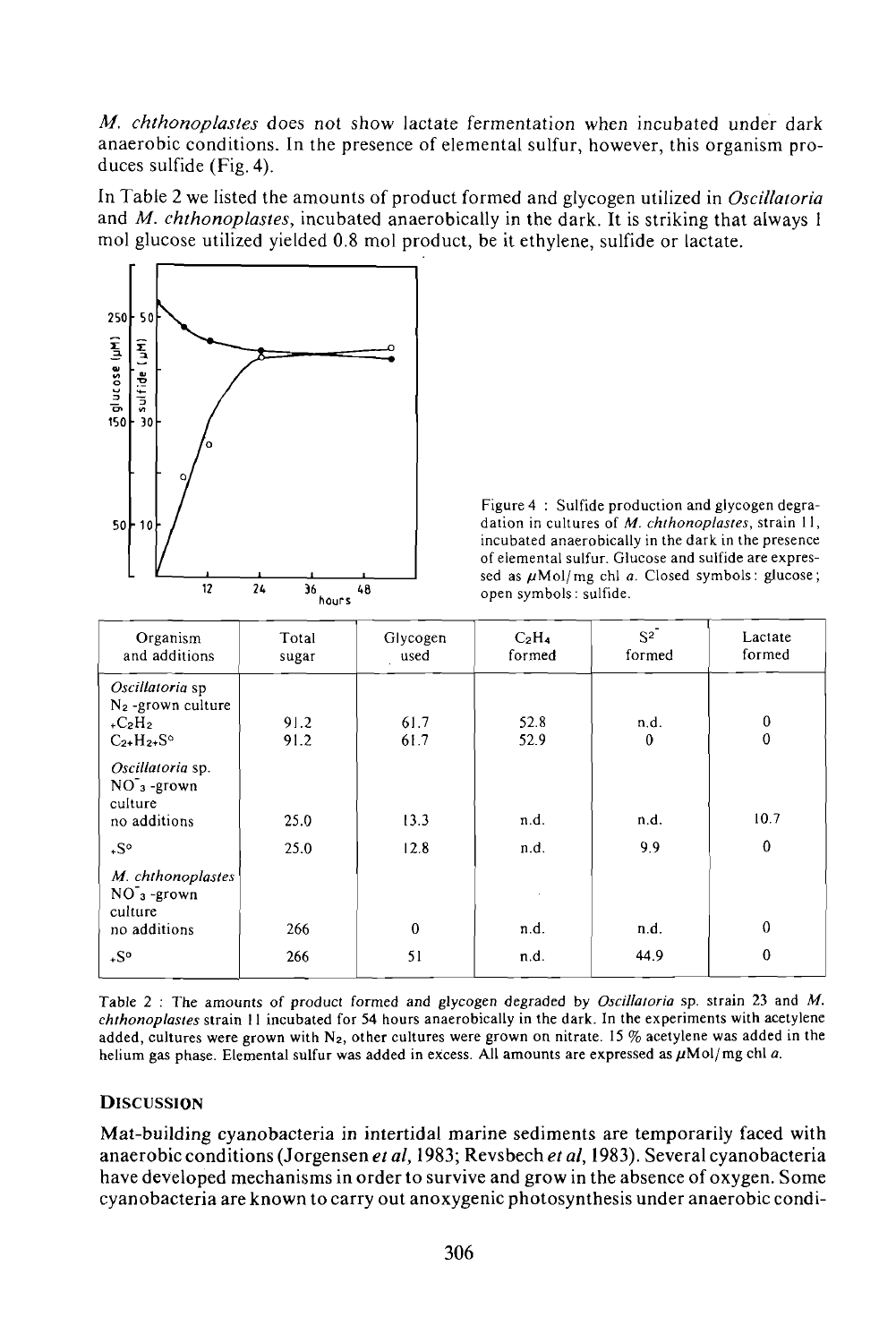tions in the light, using sulfide as electron donor (Cohen *et al,* 1975a; Cohen *et al,* 1975b; Garlick *et al,* 1977).

In the dark, cyanobacteria usually generate energy for maintenance and other purposes by aerobic respiration (Smith, 1982). They oxidize their reserve polymer glycogen via the oxidative pentose phosphate pathway (Smith, 1982). The NADPH formed is oxidized via the respiratory chain with oxygen as terminal electron acceptor.

Cyanobacteria in microbial mats have to cope with anaerobic conditions in the dark. The metabolism of cyanobacteria under such conditions was subject of this study. We have shown that two cyanobacteria isolated from a marine microbial mat possess mechanisms of anaerobic dark metabolism. *Oscillatoria* strain 23 can ferment endogenous carbon reserves to lactate or, alternatively, reduces elemental sulfur to sulfide. *M. chthonoplastes,* on the other hand, only reduces sulfur.

There are several other reports on anaerobic dark metabolism in phototrophic organisms. Lactic acid fermentation is known in some green algae (Gibbs, 1962). Dark sulfide production is known in purple sulfur bacteria (Truper and Pfennig, 1966). Van Gemerden (1968) reported the oxidation of storage polyglucose to poly- $\beta$ -hydroxybutyric acid using endogenous sulfur as electron acceptor. The cyanobacterium *Synechococcus lividus*  reduces sulfate to sulfide or thiosulfate to sulfide and sulfite in the dark anaerobically (Sheridan and Castenholz, 1968; Sheridan, 1973). Oren and Shilo (1979) reported sulfur respiration and lactate fermentation in the cyano bacterium *Oscillatoria limnetica* and sulfur respiration in *Aphanocapsa halophytica.* 

*Oscillaroria* sp. strain 23 is an interesting organism to study because of its capabality to synthesize nitrogenase. Nitrogenase activity is also observed under dark anaerobic conditions. The observation, that, in the presence of a nitrogenase reducable substrate (e.g. acetylene), neither lactate nor sulfide is produced, but exclusively ethylene, raises several questions. The production of lactate serves probably not only as a sink for electrons, but the excretion of lactate into the medium eventually is an energy generating process (Otto, 1981). The absence of lactate production when acetylene is present, however, makes it likely that lactate serves predominantly as a sink for electrons. The same argument applies for sulfur reduction. On the other hand, in the absence of a nitrogenase-reducable substrate, but in cells containing nitrogenase enzyme, lactate is the product even in the presence of elemental sulfur. This is different in cells grown on nitrate and thus not containing nitrogenase. In this case we find sulfide when elemental sulfur is added and lactate in the absence of sulfur. We do not have a satisfactory explanation for this observation. One possibility is that nitrogenase is coupled to an electron transport system which also transfers electrons to sulfide. Nitrogenase may block electron transfer to sulfur in that case.

Many organisms are able to reduce elemental sulfur to sulfide (Pfennig and Biebl, 1981). However, in many organisms it is not clear whether this is a true dissimilatory sulfur reduction. In 1976 the first true dissimilatory sulfur reducing bacteria were isolated. Pfennig and Biebl (1976) isolated *Desulfuromonas acetaxidans.* All strains oxidize acetate to  $CO<sub>2</sub>$ , using elemental sulfur as electron acceptor. In our organism we cannot decide whether the sulfur reduction is dissimilatory or just a sink for electrons, without the additional generation of energy. Also in *Oscillatoria limnetica* there is no evidence for a true dissimilatory sulfur reduction.

*Oscillatoria limnetica* produced twice as much lactate per glucose metabolized than *Oscillatoria* sp. strain 23. The amount of lactate produced per glucose metabolized in our strain was about 0.8 moles. The same applies for the production of sulfide. For *Oscillatoria* as well as for *M. chthonoplastes* we found approximately 0.8 moles of sulfide formed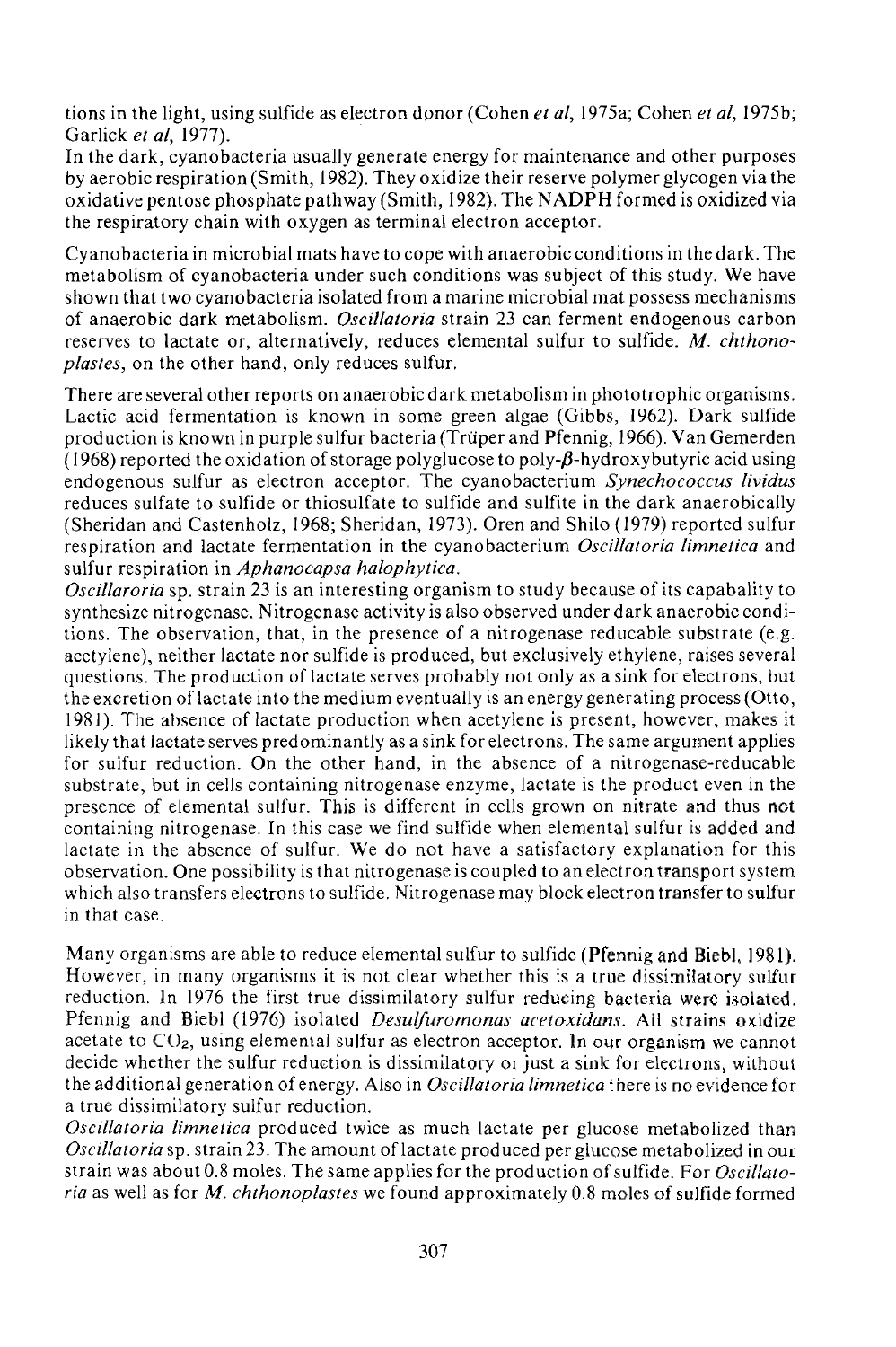per glucose metabolized which is almost ten times as much as in *O. limnetica.* Moreover, *O. limnetica* produced concomitantly sulfide and lactate, which we did not observe in our strain.

As in *O. limnetica, Oscillaloria sp.* strain 23 and *M. chthonoplastes,* seem to possess the enzymes for anaerobic dark metabolism constitutively. Product formation was linear for about 12 hours and started without a lag period, immediately after the cultures were transferred into dark anaerobic conditions.

We conclude that sulfur reduction and lactate fermentation may occur in many, if not all, cyanobacteria that are frequently exposed to anaerobic conditions in the dark. The importance of this phenomenon in natural environments as well as the elucidation of the physiology of this process are currently under investigation.

GARLICK S., OREN, A., PADAN E., 1977. Occurrence of facultative anoxygenic photosynthesis among filamentous and unicellular cyanobacteria. *Journal of Bacteriology 129:* 623 - 629.

VAN GEMERDEN H., 1968. On the ATP generation by *Chromatium* in darkness. *Archivfur Mikrobiologie 64:*  118-124.

GIBBS M., 1962. Fermentation. In: *R.A. Lewin, Physiology and Biochemistry of Algae.* Academic Press, New York, San Francisco, London.: 91 - 97.

JORGENSEN B.B., REVSBECH N.P., BLACKBURN T.H., COHEN Y., 1979. Diurnal cycle of oxygen and sulfide microgradients and microbial photosynthesis in a cyanobacterial mat sediment. *Applied and Environmental Microbiology 38:*46-58.

JORGENSEN B.B., REVSBECH N.P., COHEN Y., 1983. Photosynthesis and structure of benthic microbial mats: Microelectrode and SEM studies of four cyanobacterial communities. *Limnology and Oceanography 28:* 1075 -1093.

KRUMBEIN W.E., BUCHHOLZ H., FRANKE P., GIANI D., GIELE C WONNEBERGER K., 1979. Oz and H2S coexistence in stromatolites. A model for the origin of mineralogical lamination in stromatolites and banded iron formations. *Die Naturwissenschaften 66:* 381-389.

MCKINNEV G., I94I. Absorption of light by chlorophyll solutions. *Journal of Biological Chemistry 140:* 315 -322.

NOLL F., 1974. L-Lactat, Bestimmung mit LDH, GTP und NAD. In: *H.U. Bergmeyer (ed.) Methoden der Enzymatischen Analyse. Verlag Chemie, Weinheim, 3.* Auflage Vol II : 1521 - 1525.

OREN A., SHILO M., 1979. Anaerobic heterotrophic dark metabolism in the cyanobacterium *Oscillaloria limnetica:* sulfur respiration and lactate fermentation. *Archives of Microbiology 122:11 -* 84.

OTTO R., 1981. An ecological study of starter streptococci. *phD-lhesis University of Groningen,* Netherlands.

PFENNIG N., BIEBL H., 1976.. *Desulfuromonas acetoxidans* gen. *nov.* and sp. nov., a new anaerobic, sulfurreducing, acetate oxidizing bacterium. *Archives of Microbiology 110:* 3 - 12.

PFENNIG N., BIEBL H., 1981. The dissimilatory sulfur-reducing bacteria. In: *Starr, M.P. el al (eds.) The Prokaryoles.* Springer-Verlag, Berlin, Heidelberg, New York. 941 -947.

REVSBECH N.P., JORGENSEN B.B., BLACKBURN T.H.; COHEN Y.,I983. Microelectrode studies of the photosynthesis and O2, H2S and pH profiles of a microbial mat. *Limnology and Oceanography 28:* 1062 - 1074.

COHEN Y., JOROENSEN B.B, PADAN E., SHILO M., 1975a. Sulphide-dependent anoxygenic photosynthesis in the cyanobacterium *Oscillaloria Limnetica. Nature (London) 257:* 489 -492.

COHEN Y., PADAN E., SHILO M., 1975b. Facultative anoxygenic photosynthesis in the cyanobacterium *Oscillaloria limnetica. Journal of Bacteriology 123:* 855 -861.

COHEN Y., CASTENHOLZ R.W., HALVORSON H.O., 1984. Microbial mats: Stromatolites. *A/an R. Liss, Inc.,* New York, 498 pp.